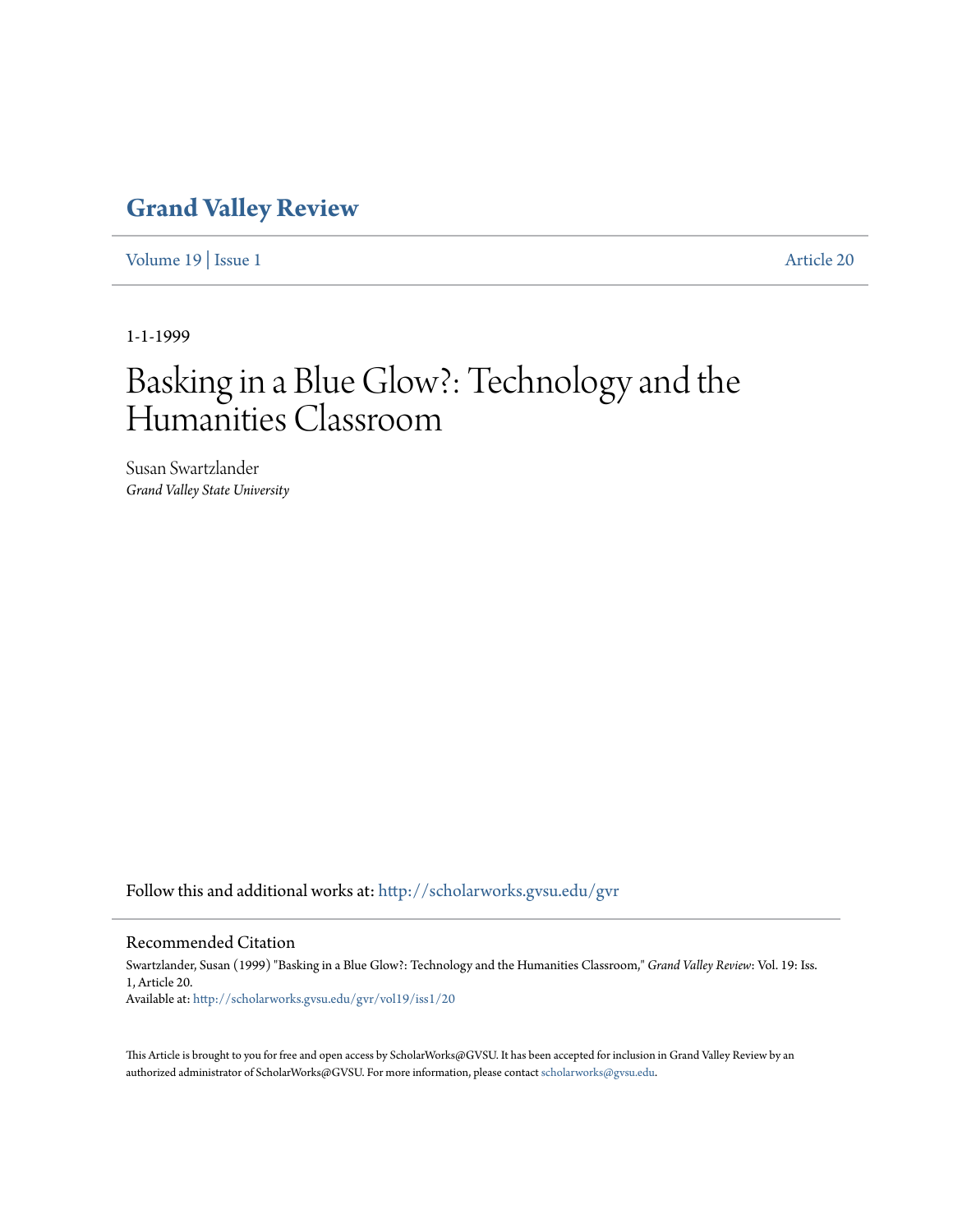# Basking in a Blue Glow? Technology and the Humanities Classroom

Susan Swartzlander, *an Associate Professor of English, designed and taught GVSU's first online course, British Writers II. She edited a collection of essays on May Sarton* (That Great Sanity, *University of Michigan Press).* 

t a workstation in a campus living center<br>sits an 18-year-old whose face appears<br>to emit a blue tinge from the many hours sits an 18-year-old whose face appears he has spent basking in a computer screen's glow. He cannot imagine trekking across the ravine to the library with so much intriguing information immediately available at the click of a button. A world away, an adventurous 78-year-old learns to use the computer her children gave her, so she can communicate more easily with family living in cities as distant as Houston, Chicago, and Hong Kong. She has mastered email but is afraid to venture onto the Internet, explaining that the Internet "ruins peoples' lives." An unnamed "they" will "steal your money, show you pornography, and lure you into lurid chat rooms."

While our MTV generation students by and large embrace new technology (lines are longer at the campus email terminals than they are at the Commons' Taco Bell), most humanities faculty approach technology and teaching as warily as my 78-year-old friend eyes the Internet, and for good reason. We are, after all, not purveyors of fast food. In many ways we see society's obsession with speed, ease, and convenience as contrary to what we value. What could be any less speedy, easy, or convenient than reading a challenging novel and struggling to understand how the writer crafts her work, what the author says about her world, about humanity, and what meaning these words have for us as individuals and as a society? Joking that part of my job is helping to make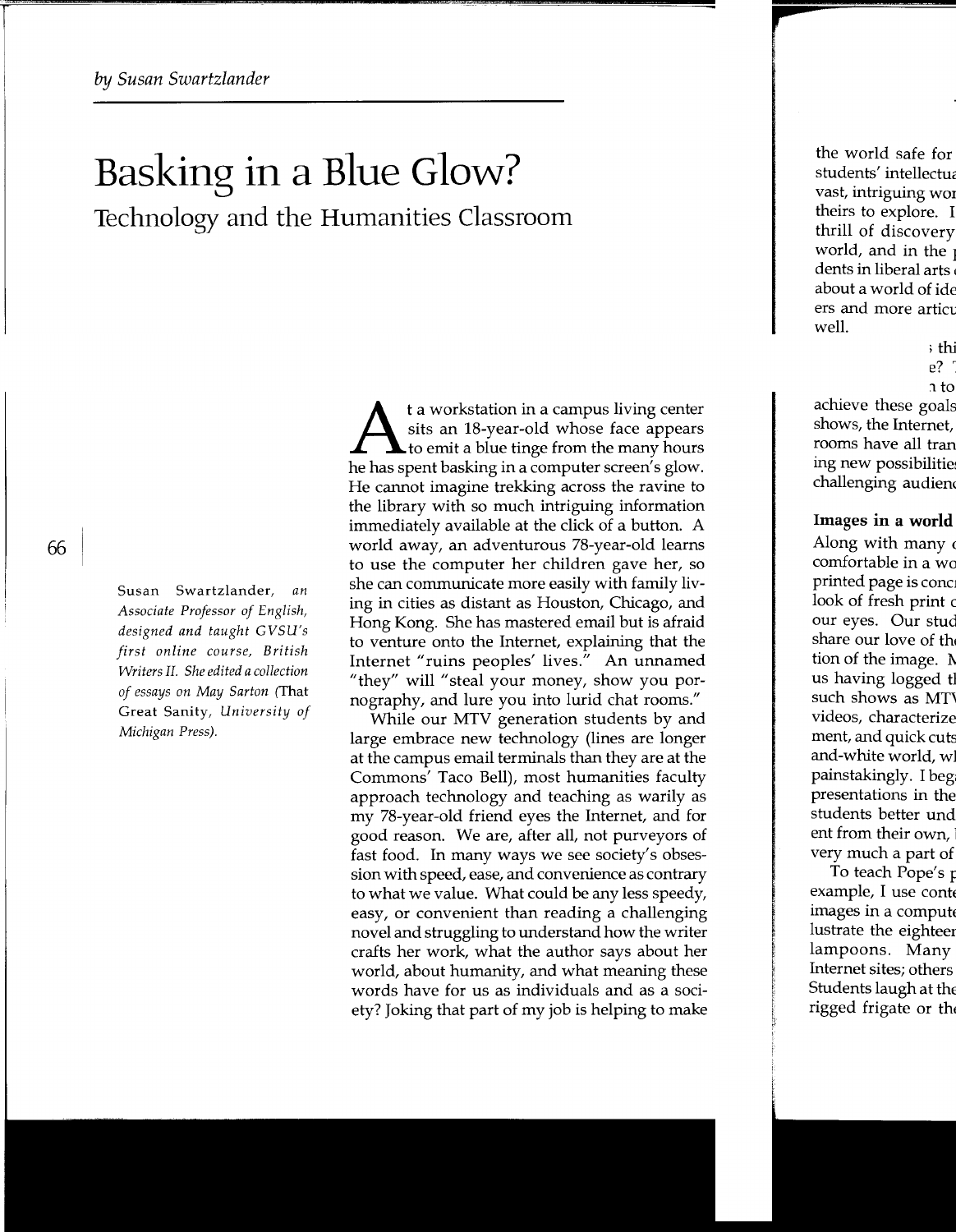the world safe for literature, I try to spark my students' intellectual curiosity, to show them that vast, intriguing world (past and present) which is theirs to explore. I want them to experience the thrill of discovery when they learn about the world, and in the process, themselves. As students in liberal arts classes think, write, and speak about a world of ideas, they become clearer thinkers and more articulate speakers and writers, as well.

So what does this life of the mind have to do with a life online? Technology has added a new, richer dimension to my classroom, helping me to achieve these goals. Computer-generated slide shows, the Internet, class bulletin boards and chat rooms have all transformed my courses, providing new possibilities for reaching an increasingly challenging audience.

#### **Images in a world of words**

Along with many of my colleagues, I am most comfortable in a world of words. The feel of the printed page is concrete, tangible, reassuring. The look of fresh print on a stark white page pleases our eyes. Our students, though, do not always share our love of the word. Theirs is the generation of the image. Many of our students come to us having logged thousands of hours watching such shows as MTV's "Real World" and music videos, characterized by vivid color, fast movement, and quick cuts. We greet them with a blackand-white world, which moves rather slowly and painstakingly. I began using computer-generated presentations in the classroom as a way to help students better understand a world very different from their own, by adopting a strategy that is very much a part of their lives.

To teach Pope's poem *The Rape of the Lock,* for example, I use contemporary words, music, and images in a computer-generated slide show to illustrate the eighteenth century aristocracy Pope lampoons. Many of the images come from Internet sites; others I scanned from print sources. Students laugh at the hairdo complete with a fully rigged frigate or the hairstyles that incorporate

waterfalls and gardens, coiffures so elaborate hairdressers had to stand on scaffolding to finish their work. Students grin at the corsets and paniers, enjoying contemporary accounts from newspapers that charge these inventions were employed to keep "saucy men" at a distance. Caricatures of the elaborate ritual "the toilette" help the class see that Pope, too, satirizes the shallowness of an aristocracy known for ostentatiousness. The students bring to the literary text a deeper understanding of the context from which the poem emerged because they have seen with their own eyes images of that world. My goals have not changed: I am still asking stu-<br>dents to read carefully, to think  $\left|67\right|$ through difficult material, and to understand the significance of what Pope does, but I am better preparing my students to undertake these tasks.

In some cases, the supplementary images were originally an integral part of the literary experience. For example, etchings from a William Blake archive on the Web let students read *Songs of Innocence* and *Songs of Experience* with the illustrations Blake originally created to complement his own poetry. In other cases, I use the computer shows to more easily explain complex issues. With modernist literature, for example, students typically have a tough time "getting the point," as they say. When I began teaching, I would explain that, spurred by devel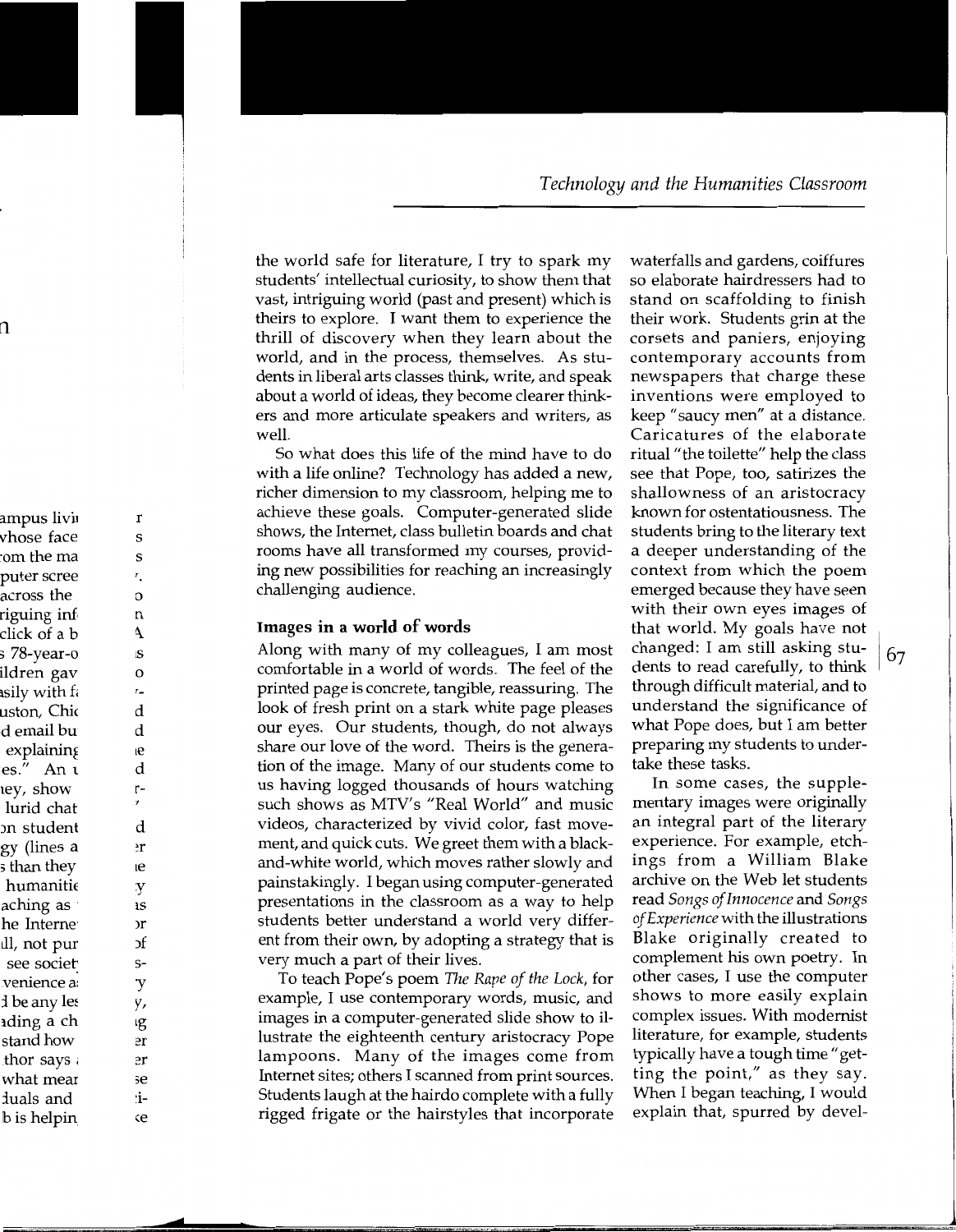opments in everything from psychology to physics to photography, modernist writers realized there is more to reality than meets the eye. The tidy little story with a neat ending no longer accomplished the writer's goals. Rejecting what Hemingway called "straight go ahead plot," these writers rendered the complexities of "reality" by experimenting with language and narrative techniques, presenting multiple perspectives, and blurring the distinctions between subjective and objective reality.

In class, I would point out countless examples in the literary texts. Students would dutifully memorize my list of the characteristics of modernism and repeat it at exam time, somehow still not quite comprehending what a major shift in thinking modernism represented. Students now better understand the narrative experiments undertaken by modernist writers when I show them the same techniques employed by Impressionist, Symbolist, and Cubist painters, as well as by composers like

Stravinsky. Students see in the onscreen canvases the same techniques and preoccupations they can now see more clearly in the works we read. In addition, most students are intrigued by the interconnectedness of all these different facets of history, science, psychology, art, and music. They no longer experience the modern aesthetic as a quirky peculiarity of literary history but as a worldview pervading all dimensions of the early twentieth century. Students still dutifully memorize my list of modernist characteristics, but now the list means something more tangible to them!

### **Moving Megabytes-Information at your Fingertips**

Although the Internet can never replace the library, I continue to marvel at what is available so easily online. Recently, for a chapter I am writing on *Finnegans Wake,* I needed to consult an esoteric, 50-pound, multi-volume compilation of Irish manuscripts, *The Annals of the Four Masters.* Not only was the complete work online, I could also search it electronically for the specific theme that interested me. Previously an interlibrary loan request could take several weeks and some dollars to fulfill. Gleaning relevant passages would require several more weeks of skimming the printed text.

Practically every text in the public domain appears as an electronic text on the Internet. This semester, for instance, my Honors Eurociv students can find every text required for the course online. Just a click on the etext button from the syllabus homepage and voila, instant text! In my experience, the texts have been at least as accurate as published versions. Students often still choose to purchase longer works (I would too and advise them to do so), but the money saving option is there.

In addition to the electronic text links, I have created a "tools page" for students. This list connects students to reference works available online: Bartlett's Familiar Quotations, Roget's Thesaurus, *Webster's Dictionary,* Strunk and White's *Elements of Style,* and the *Modern Language Association's*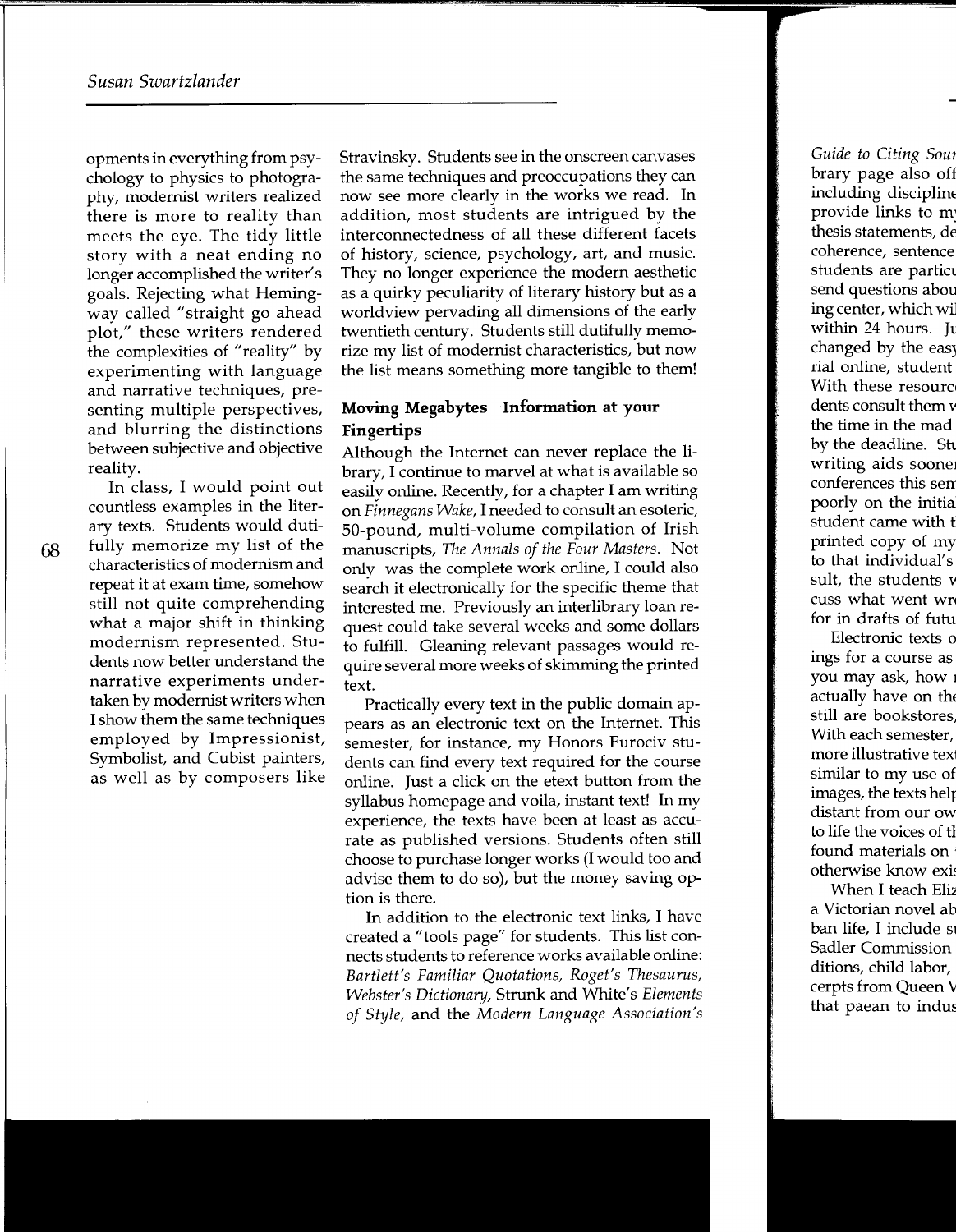*Guide to Citing Sources.* Grand Valley's new library page also offers a treasure of resources, including discipline specific research guides. I provide links to my own writing handouts on thesis statements, development, organization and coherence, sentence revision, and mechanics. If students are particularly enterprising, they can send questions about grammar to an online writing center, which will answer the queries by email within 24 hours. Just as my courses have been changed by the easy access to a wealth of material online, student work has benefited as well. With these resources so readily available, students consult them who otherwise would not find the time in the mad dash to finish an assignment by the deadline. Students who don't consult the writing aids sooner, often find them later. In conferences this semester with students who did poorly on the initial paper, I noticed that every student came with the graded paper as well as a printed copy of my online handouts applicable to that individual's writing problems. As a result, the students were better prepared to discuss what went wrong, why, and what to look for in drafts of future papers.

Electronic texts online provide primary readings for a course as well as reference tools. But, you may ask, how much of an impact do etexts actually have on the classroom? After all, there still are bookstores, libraries, and photocopies. With each semester, I find myself using more and more illustrative texts from online in a way that is similar to my use of the images. Just as with the images, the texts help me to recreate a world rather distant from our own and recreate it by bringing to life the voices of the past. In many cases, I have found materials on the Internet that I would not otherwise know existed.

When I teach Elizabeth Gaskell's *Mary Barton,*  a Victorian novel about industrialization and urban life, I include supplementary texts from the Sadler Commission testimony about factory conditions, child labor, and sanitation, as well as excerpts from Queen Victoria's diary gushing about that paean to industry, the Great Exhibition of 1851. This version of "in their own words" brings a chorus of voices from the past into the classroom, leading students to a more sophisticated understanding of Gaskell and her world. When I teach Mark Twain's *Huckleberry Finn,* I bring to class a series of letters describing his lecture circuit across the U.S., including one in which he details his reception onstage in Grand Rapids, Michigan. Students are startled to think of Twain addressing their ancestors right here, as startled as they are to imagine a world in which the writers of the day are the leading intellectuals and celebrities who can make a difference in society.  $\boxed{69}$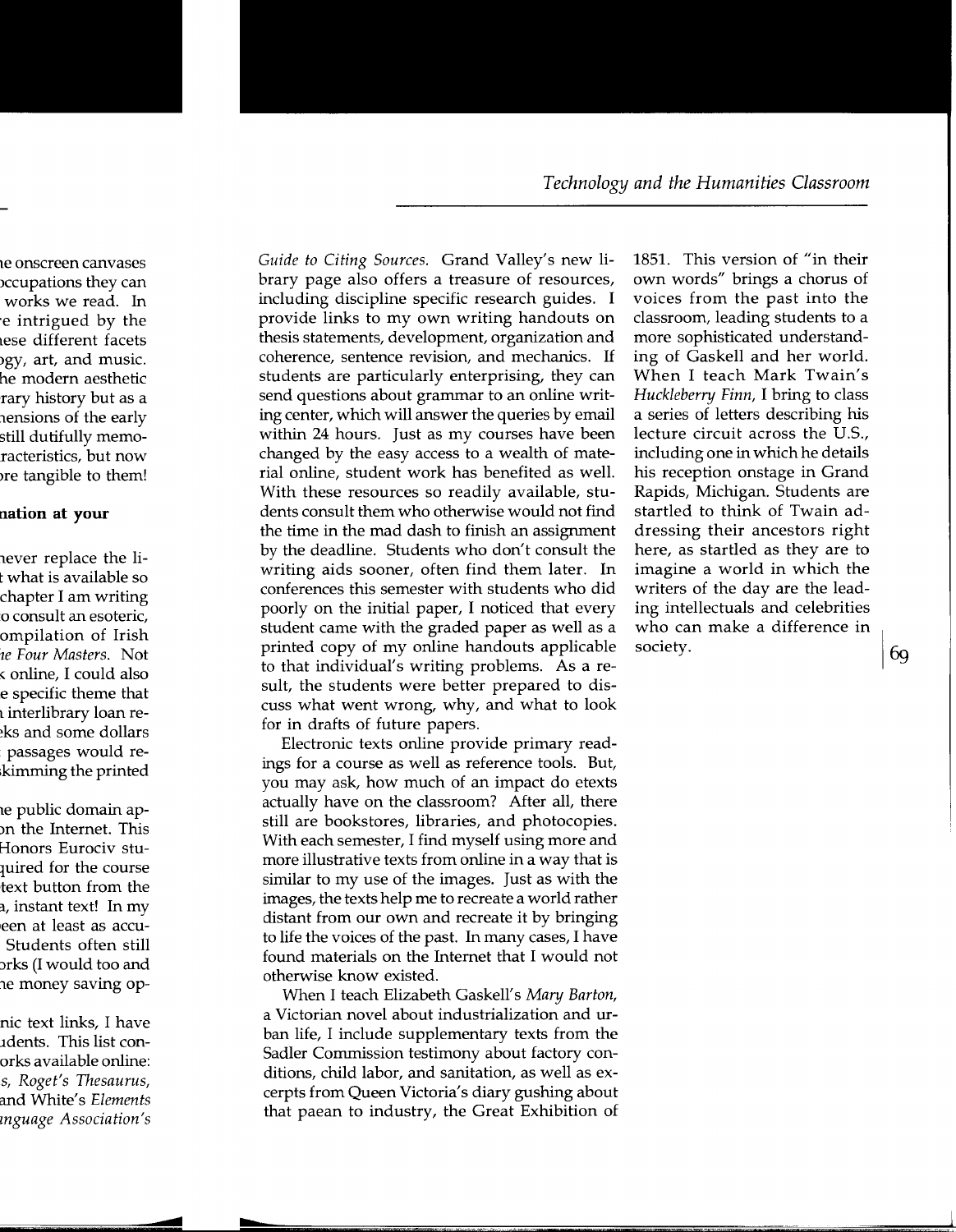### **Conjuring Conversation-Interactive Software**

It is ironic that a medium which many fear will isolate individuals can actually help us to communicate more effectively and in more meaningful ways. Probably among our most difficult challenges as teachers is to entice, provoke, and cajole our students into expressing themselves. Intellectual exchange is at the heart of what we do, yet classroom discussion rarely comes easily. Everything, from midwestern culture to student culture, works against us. Our students are pleasant, polite, and passive. Even when they hold strong opinions on a topic that matters to them, many students are reluctant to assert themselves. Some fear others will think they are too outspoken or too smart. Some, young women in particular but not exclusively, feel they have nothing important enough to say. Others fear they will say the wrong thing and risk marking themselves as someone who doesn't belong (a particular concern of students from working class or minority backgrounds). Others are just introspective types who come to their own ideas through a longer process of reflection. A day or two after the discussion, these students know what they think and would be ready to reveal it, if only the class weren't now onto a completely different topic.

Email discussion groups and software such as WebCt with its mail, bulletin board, and chat rooms hold out real promise for promoting class discussion, perhaps, in fact, more promise than a professor's encouragement or designating a substantial percentage of the grade for "preparation and participation." When I began to use email discussion groups, I realized that students who initially never said a peep in class could roar like lions online. A certain amount of anonymity, or distance, it turned out, could be a very good thing. In fact, those who were initially silent in class gained enough confidence through electronic postings that they were able to speak in class by the end of the semester. The magic, though, does not happen on its own. The same principles that guide us in the classroom apply to the electronic classroom. Teachers need to read the postings and respond to them with encouraging words as well as constructive questions that will push students to think analytically, to develop intellectually, and to make connections between their own world and what they read in ours.

Two years ago, Fran Kelleher, a history professor, and I developed a semester-long writing assignment for our Honors Eurociv class; we dubbed it the Voyager Project. Forced to flee plague-ridden London in the 1660's, students took on historical personas, writing letters home after their voyages across the globe. The class combined historical research with creative writing to detail what the world was like in their assigned locales (Africa, India, the Caribbean, Russia, for example). An initial letter detailed the voyage, and subsequent letters explained changes over the centuries as subsequent generations succeeded the pioneer voyagers. The letters were posted on the Internet, and students responded to each other's work through email, noting parallels with their own assigned regions as well as making connections to the work we were doing in class. This assignment helped us to put historical and liter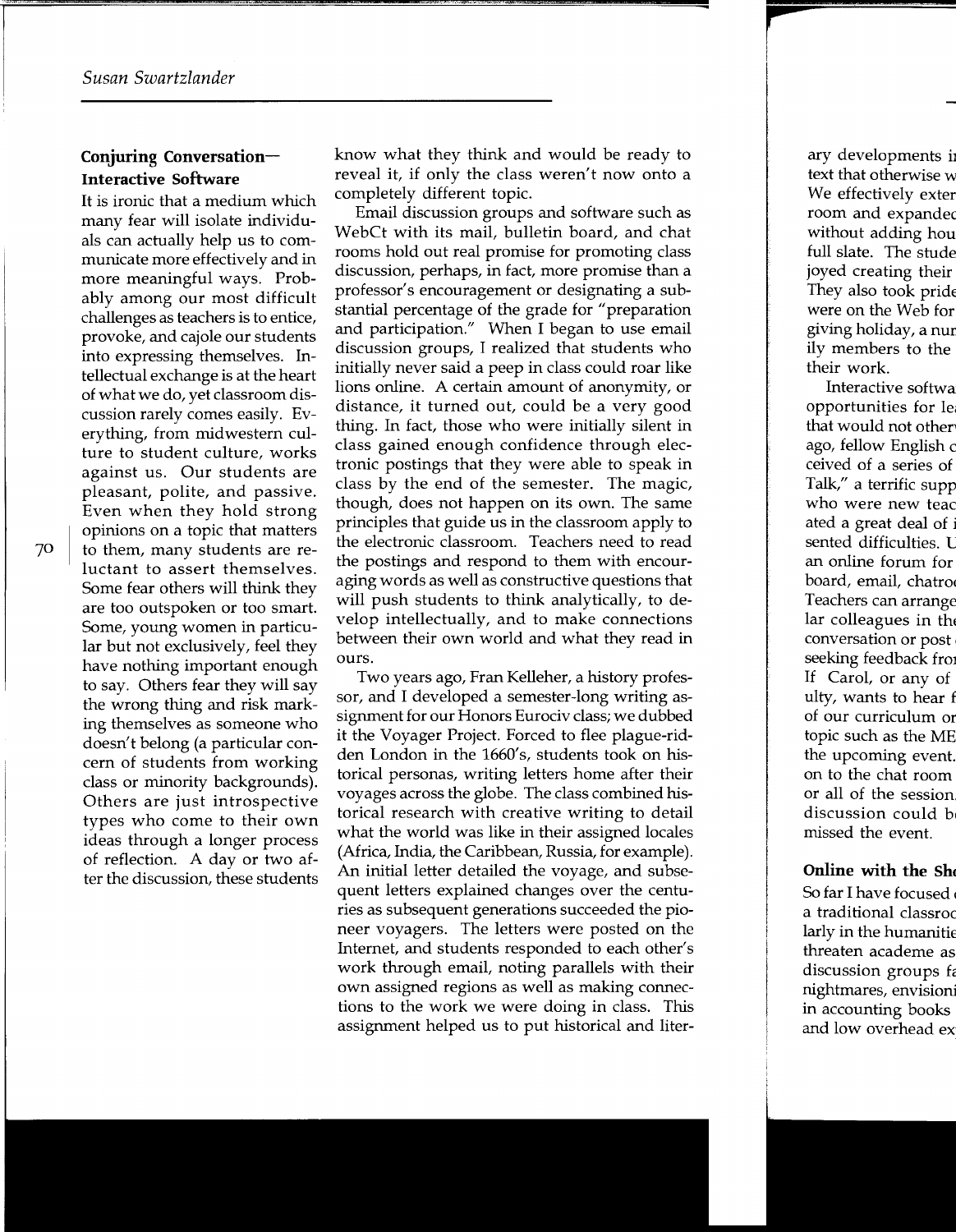ary developments in Europe into a global context that otherwise would not have been possible. We effectively extended the reach of our classroom and expanded our syllabus substantially without adding hours and credits to an already full slate. The students learned a great deal, enjoyed creating their letters and reading others'. They also took pride in the fact that their letters were on the Web for all to see. Over the Thanksgiving holiday, a number of the students led family members to the computer at home to view their work.

Interactive software has the potential to create opportunities for learning and communication that would not otherwise exist. A couple of years ago, fellow English colleague Carol Winters conceived of a series of discussions called "Teacher Talk," a terrific support group for our graduates who were new teachers. These events generated a great deal of interest, but scheduling presented difficulties. Using WebCt, I put together an online forum for our alumni with a bulletin board, email, chatroom and links for educators. Teachers can arrange in advance to meet particular colleagues in the chatroom for "real time" conversation or post queries to the bulletin board seeking feedback from anyone who later logs on. If Carol, or any of our English education faculty, wants to hear feedback about some aspect of our curriculum or facilitate a discussion on a topic such as the MEAP, she can post a notice of the upcoming event. Anyone interested can log on to the chat room and participate in any part or all of the session. Later, a transcript of the discussion could be posted for anyone who missed the event.

#### **Online with the Show**

So far I have focused on technology as it enhances a traditional classroom. Many faculty, particularly in the humanities, worry that online courses threaten academe as we know it. In electronic discussion groups faculty describe their worst nightmares, envisioning administrators toting up in accounting books the tuition dollars received and low overhead expended with online courses

enrolling thousands. The mad rush of some proprietary schools to create online degreegranting empires reasonably fuels such concerns. Businesses, such as "Real Education," (great name! What, then, are we?) shoehorn faculty course material into their own course templates (and, rumor has it, claim copyright in order to resell that material to other schools as original content).

The University of Phoenix advertises an MBA, as well as several other master's programs and will begin an online Doctor of Management program starting in early 1999. The California system offers a full complement of online courses from its 1 regional campuses, and the  $71$ Western Governers University (WGU), a consortium of western states conceived several years ago by their governors, recently opened its virtual doors, acting as a broker to bring together course providers (universities or businesses willing to pay a \$10,000 fee) and students. A *Chronicle of Higher Education*  article recently pegged that opening as more ballyhoo than boom since only 75 students nationwide enrolled. WGU claimed this as a good sign, believe it or not-students are "serious" about the school, they say, waiting to find out more about WGU before enrolling.

I have serious doubts about how high quality a totally online degree can be, or how committed to "real education" a strictly moneymaking venture might be.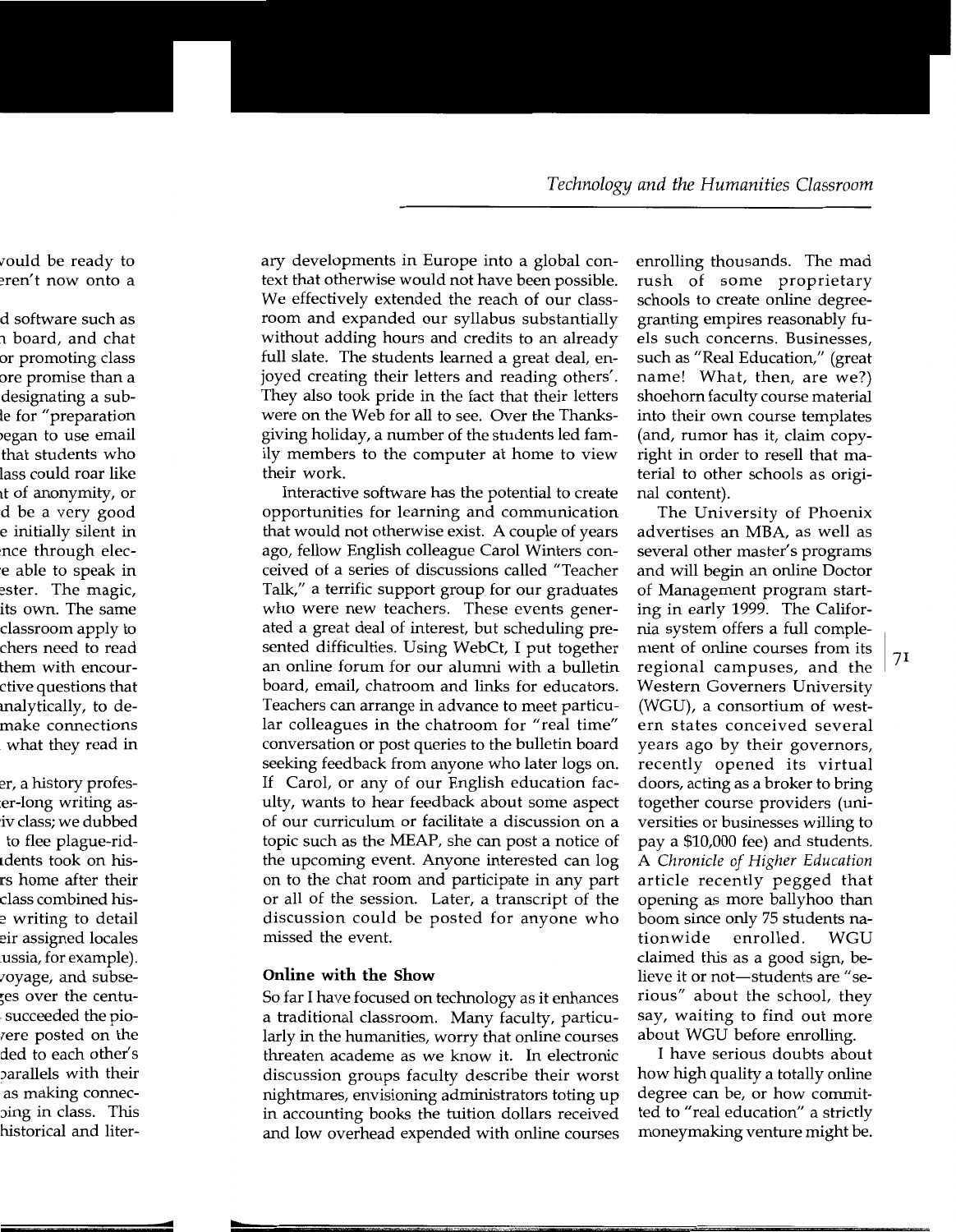Any quality class requires a structure and content shaped by a knowledgeable faculty member, as well as significant opportunities for class interaction and feedback. If a course is nothing more than lecture notes dumped online and assessment by computer-scored quizzes, students are getting little for their tuition dollars. What would distinguish such an endeavor from a diploma mill? A course that is more than a heap of notes and multiple choice exams requires a significant expenditure of a faculty member's time for development and instruction, making it no longer an entrepreneur's cash cow.

An online course can serve useful functions. I am currently teaching GVSU' s first completely online course, British Writers II (a survey of writers from the 18th century through the 20th), with 21 language arts students in Traverse City. I designed the materials for the course myself, aiming to replicate as closely as possible the best qualities of the traditional humanities classroom. Students have an online "syllabus" page, which outlines the reading for each week. By pressing on the etext button, students can get the week's reading online. The "Go to Class" button takes students to a "Welcome to Class" page which provides background materials for that week's work. Buttons on this page include a "To Do" checklist, as well as information about what the critics say, key or unusual quotations, discussion

questions, literary terms, historical context, biographical information, internet links, and literary gossip. In addition, I use software called RealPresenter to convert my PowerPoint lectures with narration into self-running "movies" on the Internet.

Students respond to discussion questions or tackle assigned projects individually and within designated study circles. Class members post their work on the course bulletin board; other students and I respond to the postings. So far, postings have generally been quite sophisticated and thoughtful. Sometimes students meet each other or me in the class chat room. Here the talk often digresses from the course work to any and everything else, just as in real conversation. However, this digression is good too, adding an important human element to the work. I try to create an enthusiasm in the class by interjecting my own sense of humor in my postings, as well as in course materials like the "literary gossip" feature. I also create animations as "prizes" for work well done. The first student to post a bulletin board response to the reading found the next time she logged on an animated card that read, "Bravo, Brave Brenda"; one flower grew to a screen size bouquet. Students' postings on *The Rape of the Lock* became an annotated version of the poem for all to see. Any Web page visitor can click on the student's name in the margins of the poem to find a detailed explanation of that particular section written by the student. The class nominated annotations they found most helpful, and the "winners" logged on the next day to see their prize, a  $19<sup>th</sup>$  century watercolor illustration of the poem that I had altered to create an animation of the Baron snipping Belinda's lock of hair, precipitating an attack by a legion of sylphs.

All of this, however, takes a tremendous amount of time. It is now the final week, and I have sent to these students 946 emails and posted nearly 600 bulletin board responses. Students are getting individualized instruction that takes me about an hour per week per student. The students are also spending more time on the course than they would in a regular class: their